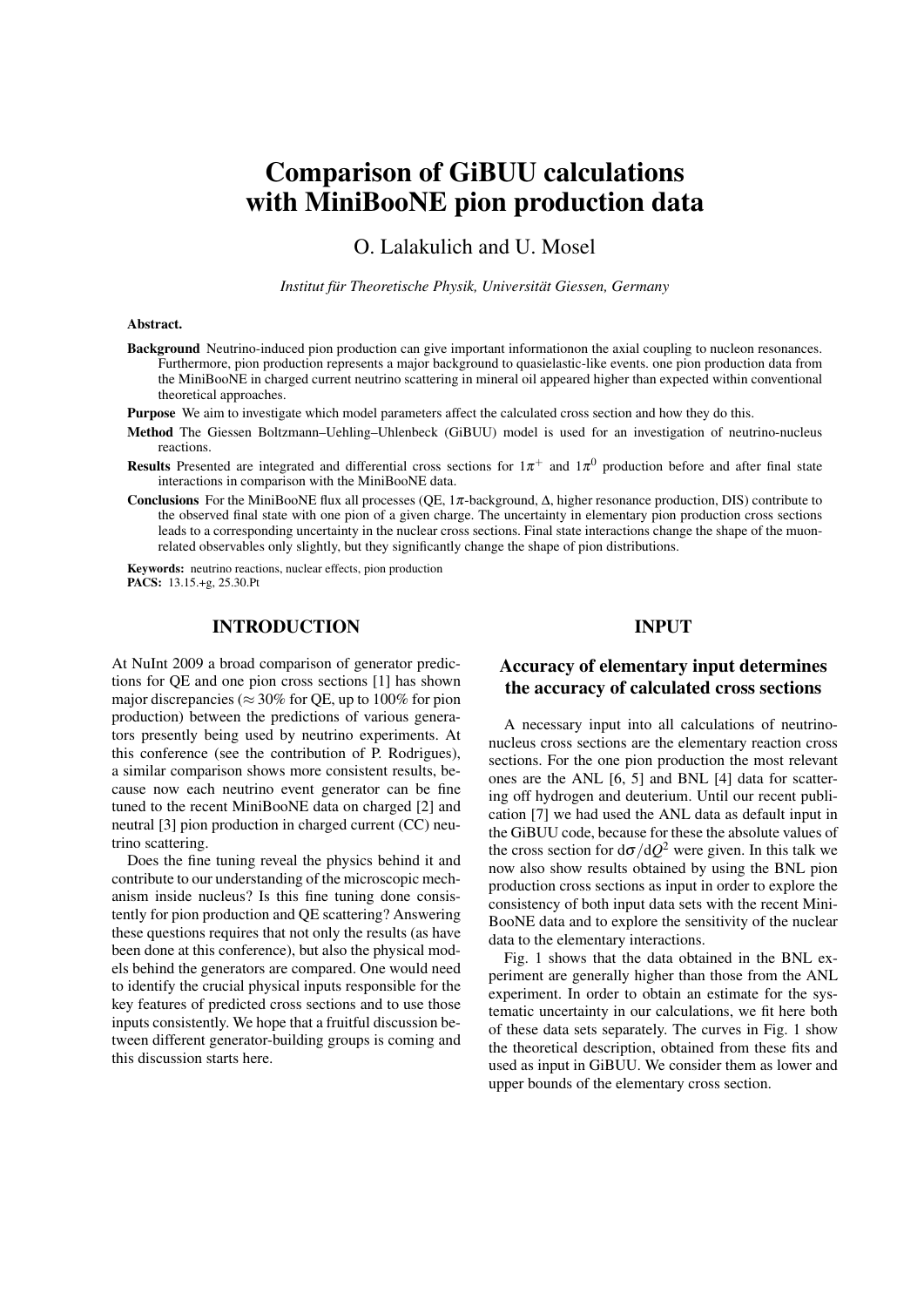

FIGURE 1. Single-pion production cross section on proton and neutron targets obtained in the BNL [4] (circles; solid lines) and the ANL experiments [5] (diamonds; dashed lines). The curves give the lower (ANL-tuned) and upper (BNL-tuned) boundaries on the elementary input as used in GiBUU.

# How medium modifications of the ∆ resonance properties influence the calculated cross section

The GiBUU simulation code, which besides describing many other nuclear reactions can also be used as neutrino event generator was already described at the talk at this conference. There we have also emphasized the importance of final state interactions of outgoing hadrons during their propagation throughout the nucleus. The verification was provided by comparison with the photoproduction data for neutral pions. Here we use the same set of data to demonstrate the importance of taking into account the medium modification of ∆ resonance properties.

In nuclear medium the width  $\Gamma$  of any baryon acquires a collisional contribution

$$
\Gamma_{\text{coll}} = -\frac{2}{\sqrt{p'^2}} \text{Im} \Sigma_{\text{coll}}(p'^2) , \qquad (1)
$$

where the selfenergy  $\Sigma_{\text{coll}}$  is a function of density and momentum. For the  $\Delta$  resonance the model for  $\Sigma_{\text{coll}}$ was proposed by Oset and Salcedo (OS) in [8]. All calculations in this paper, except otherwise noted, have been done using this collisional width.

Fig. 2 compares the photoproduction data with the results of GiBUU calculations obtained with and without OS medium modifications. Calculations using the OS model (red solid lines) are in general agreement with the data [9] (red circles), while calculations without medium modifications (blue short-dashed lines) noticeably overestimate the cross section in the  $\Delta$  peak region.

The influence of ∆ medium modifications on neutrino reactions is illustrated in Figs. 3, 4. The elementary input is the cross section for 6 free neutrons and 6 free protons, all at rest (cyan dash-dotted line labeled "6p+6n"). The nuclear effects, namely the Fermi motion, the binding nuclear potential and the Pauli blocking of the outgoing proton, decrease the cross section by around 5% (red solid lines labeled " $12$ C").



FIGURE 2. Momentum distributions of the outgoing pions for inclusive  $\pi^0$  production in scattering of photons of energies 0.2−0.8 GeV carbon.

Taking into account the OS modification of Delta properties (blued dashed curve labeled "<sup>12</sup>C, OS") leads to an additional decrease of the ∆-production cross section by another  $5 - 8\%$ . This decrease is a consequence of the shift of strength from the  $\Delta$  peak position to larger masses due to the increased broadening. This extra strength at the higher masses is, however, cutoff by the form factors so that the net effect is a lowering of the cross section.

A similar decrease, as expected, is observed for the one pion cross section, with the effect being even larger: the cross section is decreased by  $15 - 20\%$ . This additional suppression is due to the fact that the  $\Delta$  now has an increased collision width so that it can undergo  $\Delta + N \rightarrow NN$  before the pion decay has taken place. The same process, on the other hand, increases the cross section for events with no pions in the final state. We stress that it is essential to treat the collisional broadening of the ∆ spectral function consistently with the ∆*N* collisions.

Fig. 4 shows the kinetic energy energy distribution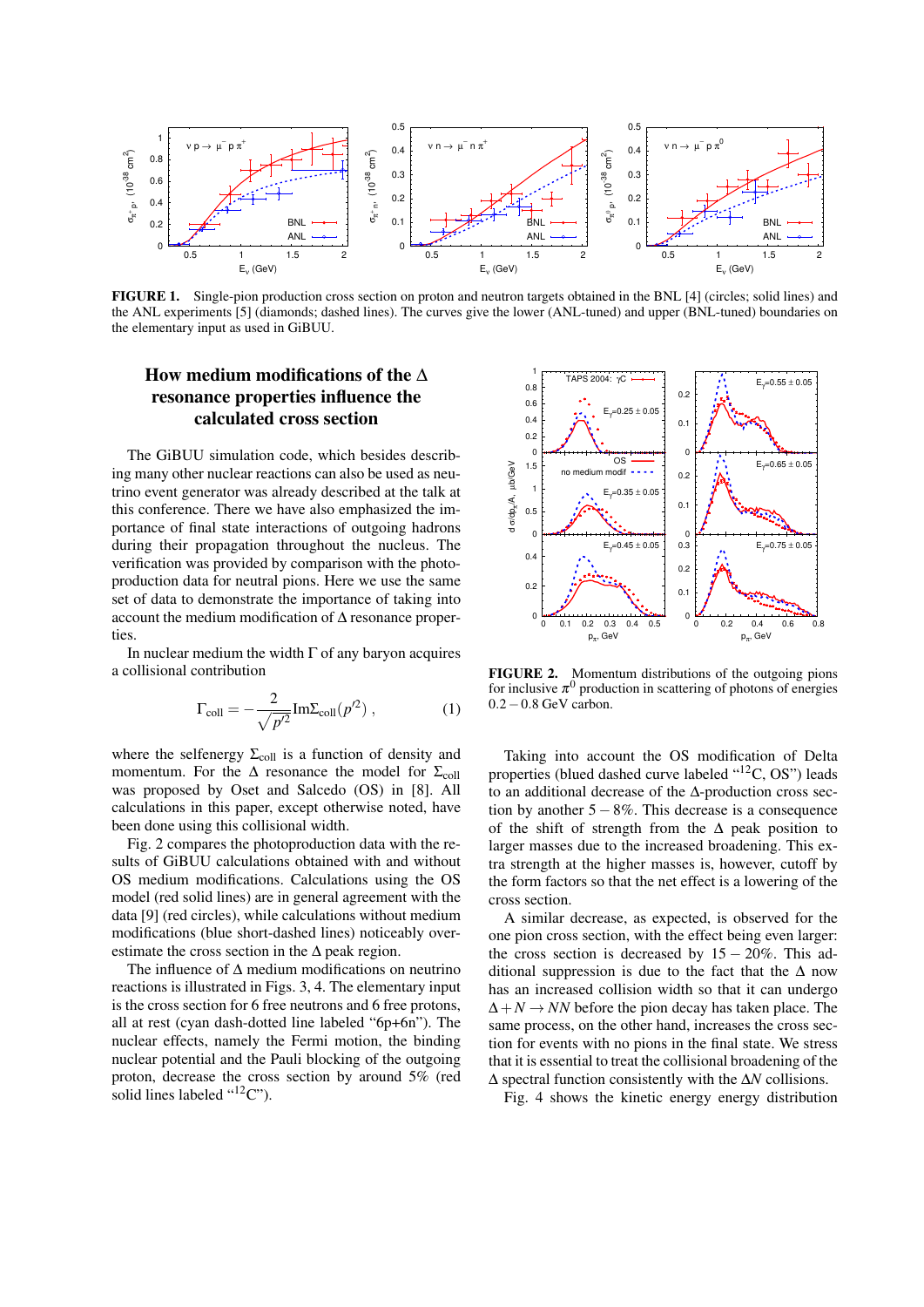

FIGURE 3. Cross sections for  $\Delta$  production, 1 $\pi$ -production originating from  $\Delta$  and 0 $\pi$ -production originating from  $\Delta$  with and without the OS medium modification [8].



**FIGURE 4.** Kinetic energy distribution of  $\pi^{+}$  produced in neutrino scattering off carbon through the weak production of the ∆ resonance and its following decay. The neutrino energy is  $E<sub>v</sub> = 1$  GeV. The curves labeled OS were obtained using the OS in-medium collisional width of the ∆.

of the  $\pi^+$  originating from  $\Delta$  decay. Before FSI the distribution has a rather broad peak at  $T \approx 0.1$  GeV, which is decreased by about 5%, if the OS modification of the ∆ properties is taken into account.

After FSI, the OS modification of the  $\Delta$  properties decreases the pion distribution significantly more, by more than 20% at the peak. This is due to the fact that together with the collisional broadening of the  $\Delta$ resonance explicit 2-body and 3-body collision terms are now active. Thus, before having a chance to decay to a pion a significant part of ∆s is absorbed in the nucleus. The overall effect is a decreased pion production cross section which increases the number of pionless events and thus serves as a source of the fake QE-like events. It is worthwhile to point out already here that the special shape in the pion momentum distribution after FSI is not affected by the OS modification.

#### OUTPUT

In the following discussions the data from [2, 3] are plotted versus reconstructed neutrino energy, while the theoretical curves presented here are versus real energies. We have found that the energy reconstruction method used in the experiment [3], that relies only on the kinematics of the outgoing muon and pion, is quite reliable, so we neglect the difference. For the later comparisons it is also essential to note that all the experimental cross sections for  $\pi^+$  production were obtained with the full MiniBooNE flux. Thus, for positively charged pions the distributions with respect to muon or pion energy do not depend on any energy reconstruction scheme. This is not so for the  $\pi^0$  data where a cut for the (reconstructed) neutrino energies was imposed: only neutrino energies between 0.5 and 2.0 GeV were taken into account [3]. Since this cut is not possible without a generator-based reconstruction procedure the  $\pi^0$  data may thus contain some model dependence. We also note that all our earlier calculations published in Refs. [10, 11, 12, 13] used the full MiniBooNE flux, without this cut, for all charge states. The net result of using now the neutrino energy-window for  $\pi^0$  is an increase of the calculated flux-averaged cross sections for neutral pions compared to the earlier calculations.

# Inclusive cross section and lepton observables

The cross sections for one pion production versus neutrino energy for CC  $1\pi^+$  and  $1\pi^0$  production are shown in Fig. 5.

Figs. 5a,b,c show the results for  $1\pi^+$  production. As expected, for a nuclear target  $(CH_2$  in this case) the BNL elementary input leads to a significantly larger cross section than the ANL input, simply reflecting that fact that already the elementary BNL cross sections are about 30% larger than those from the ANL experiment (see Fig.1). For both inputs the calculated cross section after FSI (red solid lines) is about 30% lower than the corresponding cross section before FSI (blue short-dashed lines).

Before FSI, the most of  $1\pi^+$  events come from initial ∆ resonance production and its following decay (cyan dash-dotted line). This channel is dominant up to about 0.9 GeV incoming neutrino energy. Some events are background ones (dotted line in Fig. 5b). There is also a small contribution from higher resonances, and at  $E_v$ 1.2 GeV DIS processes start to play an increasing role.

FSI noticeably decrease the ∆-originated one pion production (as comparison of panels (b) and (c) shows) due to the absorption  $N\Delta \rightarrow NN$ ; the similar process is pos-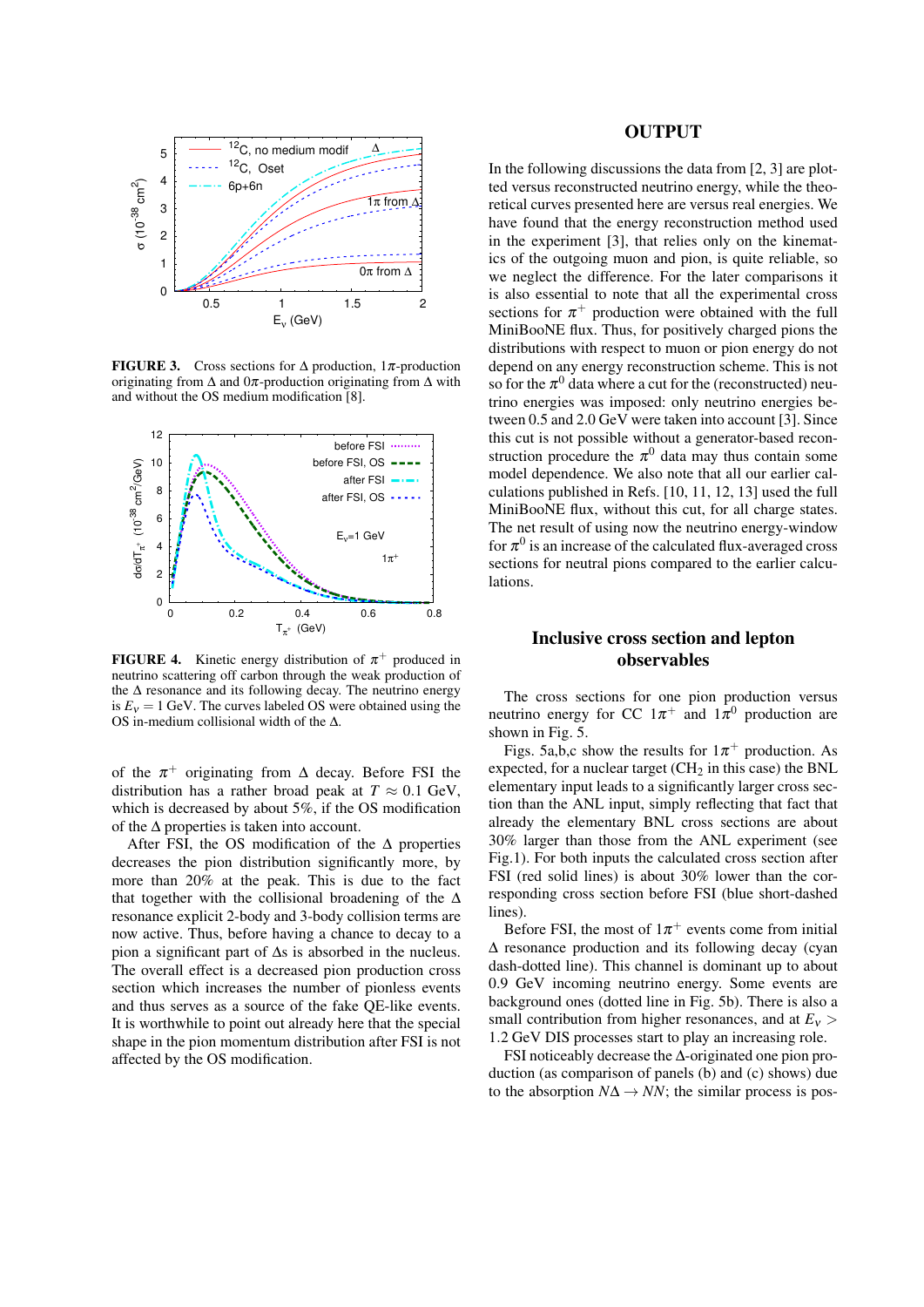

**FIGURE 5.** (Color online) Integrated cross section for  $1\pi^+$  (a,b,c) and  $1\pi^0$ (d,e,f) CC production versus neutrino energy. Panels (a) and (d) contain the results of calculations using ANL- (lower curves) and the BNL-tuned (upper curves) elementary input both before and after FSI. Panels (b) and (e) show the contributions of various event origins to the calculated cross sections before FSI. Panels (b) and (f) show the same after FSI. Here the BNL-tuned input has been used. Data are from [2, 3].

sible also for other resonances. Once a pion is produced, independent of its origin, it may also undergo a chargeexchange  $\pi^+ n \to \pi^0 p$  process, which depletes the  $\pi^+$ channel as the dominant one. The ensuing reduction of the  $1\pi$ -background channel due to FSI is also noticeable. Other possibilities for pions to disappear include π*N* → ω*N*, φ*N*, Σ*K*, Λ*K*.

A minor amount of pions comes from the initial QE vertex (green long-dashed line), which is only possible due to FSI, when the outgoing proton is rescattered. Here the main contribution is from the  $pN \to N'\Delta \to N'N''\pi$ reaction. Other possibilities to create pion during the FSI would be  $\omega N \to \pi N$ ,  $\phi N \to \pi N$ ,  $\pi N \to \pi \pi N$ .

For the  $1\pi^0$  production in Figs. 5 d,e,f the curves before and after FSI are not so different. This is mainly due to the fact, that side feeding from  $\pi^+ n \to \pi^0 p$ , which decreases the charged pion output, simultaneously increases the neutral pion output. The reverse process gives only minor relative contribution, because the initial  $\pi^0$  production cross section is around 5 times lower. This is, however, partly compensated by charge exchange to

the  $\pi^-$  channel through  $\pi^0 n \to \pi^- p$  and other channels mentioned above for charged pion production.

For the  $1\pi^0$ , the  $\Delta$  channel is less important than in the case of charged pions, while background processes, and at higher energies higher resonances and DIS play a relatively larger role than for  $\pi^+$ . These two latter processes ensure the change in slope at about 1.2 GeV, which reduces the the discrepancy between the theoretical curves and data.

The MiniBooNE collaboration has recently also published distributions versus muon kinetic energy,  $d\sigma/dT_u$ , muon angle with respect to the neutrino beam direction,  $d\sigma/d\cos\theta_\mu$ , and squared four-momentum transfer,  $d\sigma/dQ^2$  [2]. All of them are calculated within the GiBUU and compared to the data in Ref. [7]. Here we present only the kinetic energy distributions in Fig. 6.

It shows that FSI hardly influence the shape of the distributions versus muon kinetic energy, the same is true for other muon observables. This insensitivity is due to the fact that the only effect of FSI on these muon observables is that they can remove events in which an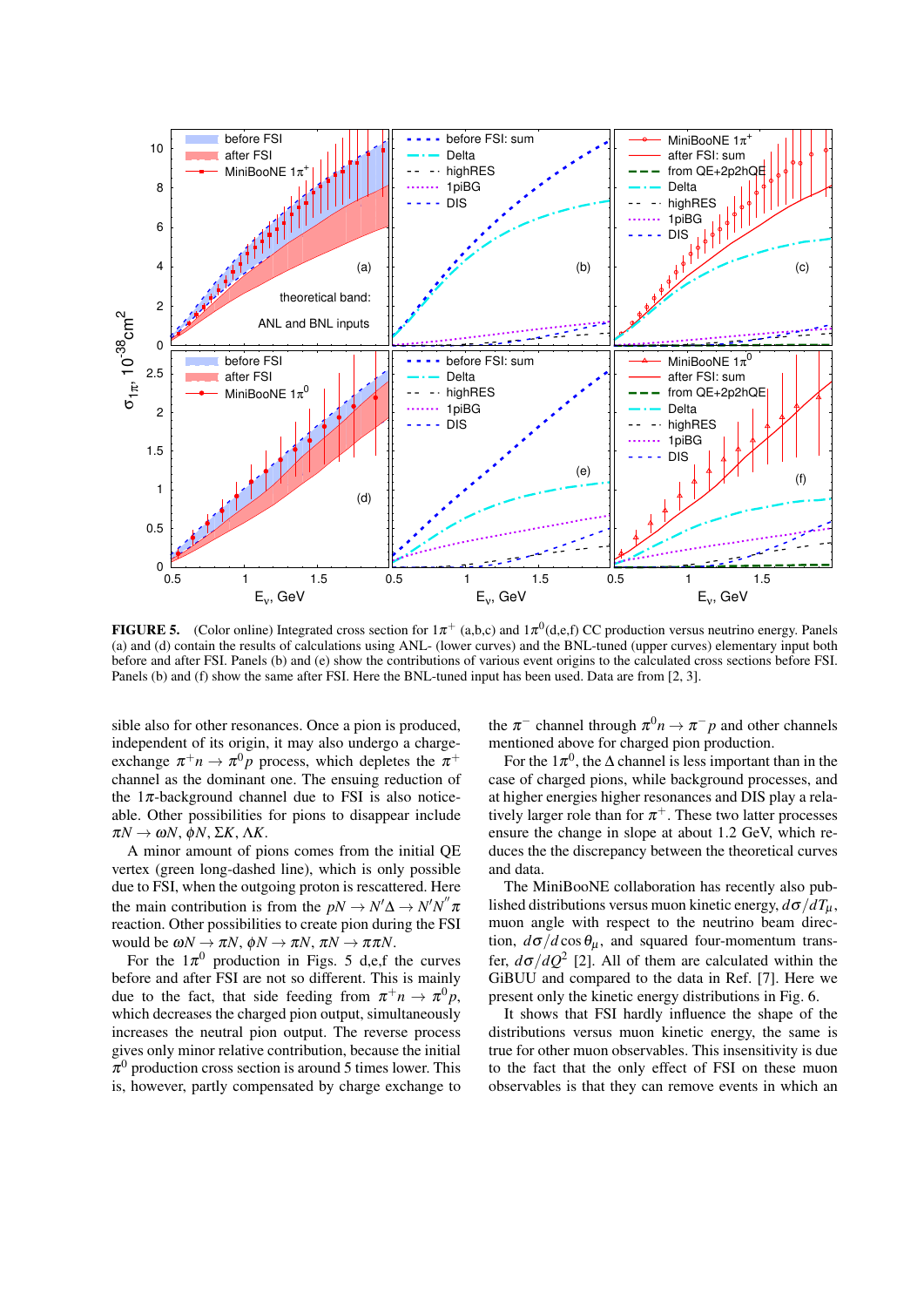

FIGURE 6. (Color online) Kinetic energy distributions of the outgoing muons for the  $1\pi^+$  and  $1\pi^0$  production in the MiniBooNE. Data are from [2, 3]. The blue dashed curves give the results before FSI, the red solid curves those with all FSI included.

initially produced pion (or  $\Delta$ ) was later on reabsorbed and bring in events in which the pion was produced only during FSI.

For  $1\pi^+$  production, when referring to the shape-only comparison, the calculated curves correspond to the data. However, the muon kinetic energy distribution is consistently 20% (upper boundary) to 60% (lower boundary) lower than the data, see Fig. 6. For  $1\pi^0$  production, the shape of the curves evidently differs from the shape of the data.

#### Pion Observables

Fig. 7 presents the results of our calculations for the kinetic energy distribution of the outgoing pions. Unlike the case of muon-related observables, for pion-related distributions the FSI noticeably change their shape. Surprisingly, the shape before FSI is similar to that observed in the data. Nevertheless, the final state interactions must be inevitable for nuclear targets. After FSI, however, the shape of the calculated distributions looks markedly different. In particular, there is a significant lowering around  $T_{\pi} \approx 0.2$  GeV for  $\pi^{+}$  and at around  $p_{\pi}^{0} \approx 0.3$  0.3 GeV, as a direct consequence of the ∆π*N* dynamics in nuclei.

The following processes are important for this structure: pion elastic scattering in the FSI decreases the pion energy, thus depleting spectra at higher energies and accumulating strength at lower energies. Simultaneously, there is charge exchange scattering. At the same time pions are mainly absorbed via the  $\Delta$  resonance, that is through  $\pi N \to \Delta$  followed by  $\Delta N \to NN$ , which leads to the reduction in the region of pion kinetic energy  $0.1 - 0.3$  GeV. For  $\pi^0$  production the additional increase of the cross section at lower energies comes from the side feeding of the  $\pi^0$  channel from the dominant  $\pi^+$  channel due to the charge exchange scattering  $\pi^+ n \to \pi^0 p$ .

Inverse feeding  $\pi^0 p \to \pi^+ n$  is suppressed, because at the energies under consideration, about 5 times less  $\pi^0$ s than  $\pi$ <sup>+</sup>s are produced. The change of the shape of the spectra due to FSI is similar to that calculated for neutral current  $1\pi^0$  production in [10, 11].

As we already emphasized in another talk at this conference, the particular shape calculated here for the neutrino-induced pions is in line with that observed experimentally in  $(\gamma, \pi^0)$  production on nuclear targets [9]. It has also been observed in the independent calculations of Hernandez et al. [14]. Since the shape depends on FSI and since the FSI are the same in both neutrino-induced and photon-induced reactions the absence of this special shape in the neutrino data is surprising.

Fig. 8 shows the pion angular distribution of the of the CC  $1\pi^+$  and  $1\pi^0$  production. Here data are available for  $\pi^0$  only; for forward scattering they are significantly higher than the lower boundary of our calculations, and only slightly higher compared to the upper boundary. The forward peaking is reproduced, but it is not as strong as exhibited by the data.

#### **CONCLUSIONS**

In conclusion we summarize here a few essential points.

- Any neutrino event generator should have all initial reaction mechanisms (quasi-elastic scattering, ∆ production, production of higher resonances, background 1- and many-pion production, DIS) under control. Even the MiniBooNE data require the inclusion of processes beyond the  $\Delta$  excitation.
- There is a strong dependence of theoretical results on in-medium Delta properties.

Finally, we stress that because of the strong dependence of the results on the elementary pion production